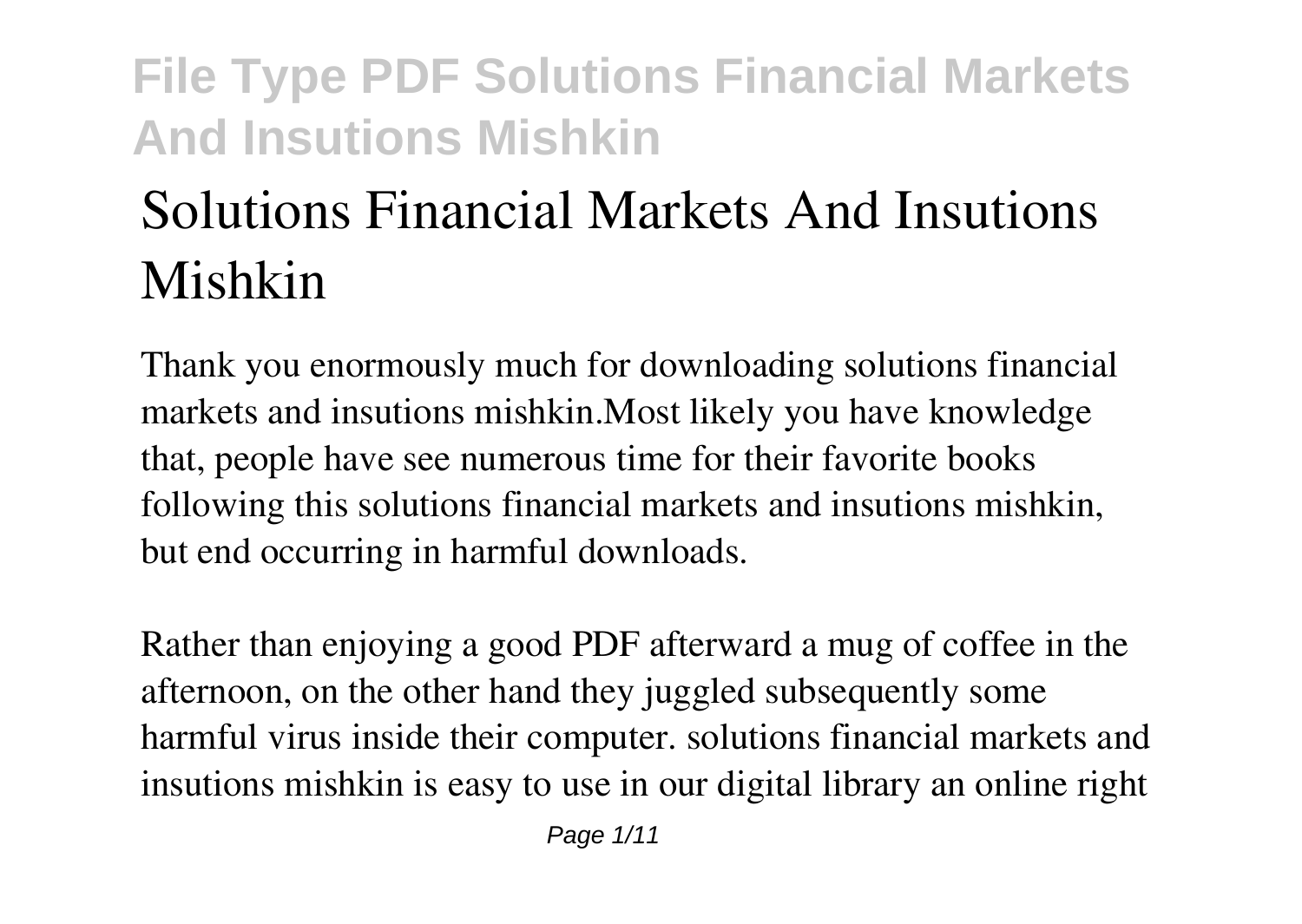of entry to it is set as public in view of that you can download it instantly. Our digital library saves in merged countries, allowing you to acquire the most less latency times to download any of our books as soon as this one. Merely said, the solutions financial markets and insutions mishkin is universally compatible similar to any devices to read.

#### Solutions Financial Markets And Insutions

LexisNexis ® Risk Solutions today released its annual True Cost of Financial Crime Compliance Global Report. The results derived from the comprehensive survey of 1,015 financial crime compliance ...

al Spend on Financial Crime Compliance at Financ Page 2/11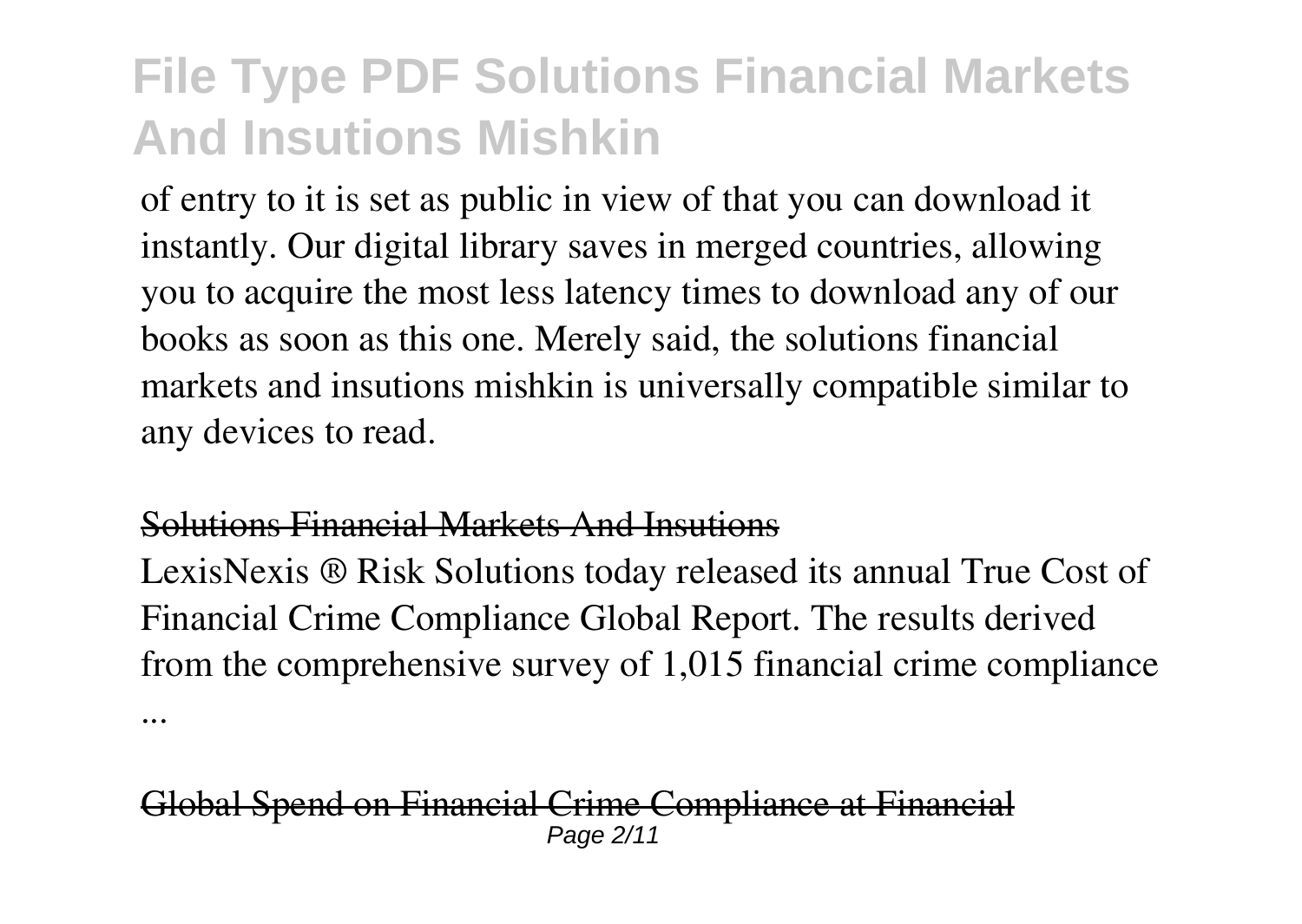#### Institutions Reaches \$213.9 Billion USD According to LexisNex Risk Solutions Study

Stella is responsible for setting the firm's strategic direction, both organically and inorganically, and positioning Fenergo as a leading, product-first cloud-native technology provider of CLM and ...

Fenergo Strengthens Executive Team to Spearhead Next Phase of Business Growth and SaaS Product Transformation Equifax (NYSE: EFX) has expanded its Affordable Care Act (ACA) Management solution to help satisfy state reporting requirements for the states that have recently implemented their own individual ...

Fax Workforce Solutions Expands ACA Service to Page  $3/1$ <sup>1</sup>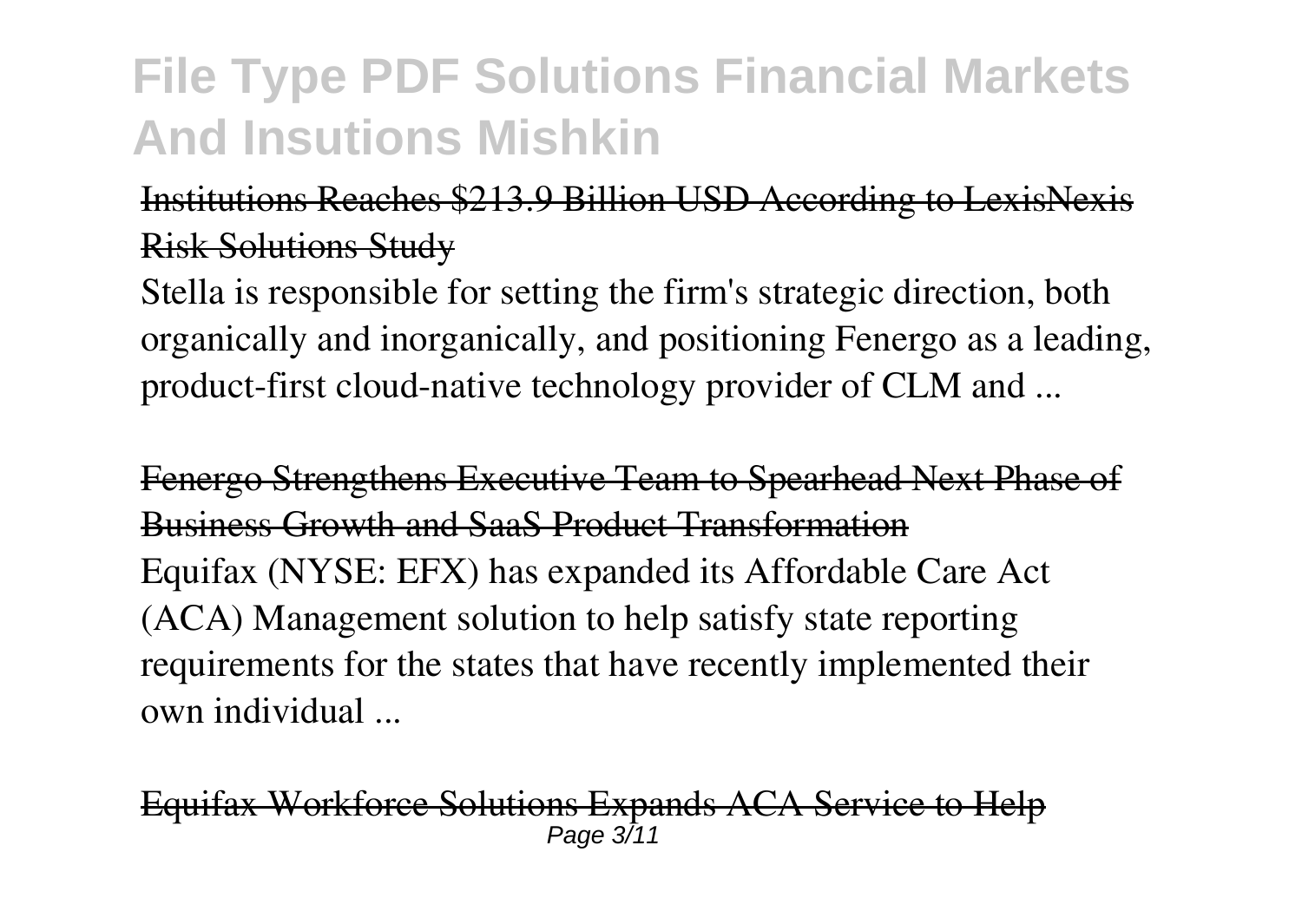#### Employers Meet Their State Reporting Requirements

Northern Trust (Nasdaq: NTRS) today announces it has been appointed to provide fund accounting, transfer agency and global custody services to Fundsmi ...

Northern Trust Appointed by US\$45bn Manager Fundsmith to Provide Asset Servicing Solutions to its Luxembourg-Domiciled **Funds** 

Financial technology leader FIS® (NYSE: FIS) today announced the first in a new series of solutions developed in partnership with  $C3$  AI (NYSE: AI) to ...

FIS Launches First in a New Series of AI-Enabled Risk Solution with C3 AI for Financial Services Industry Page 4/11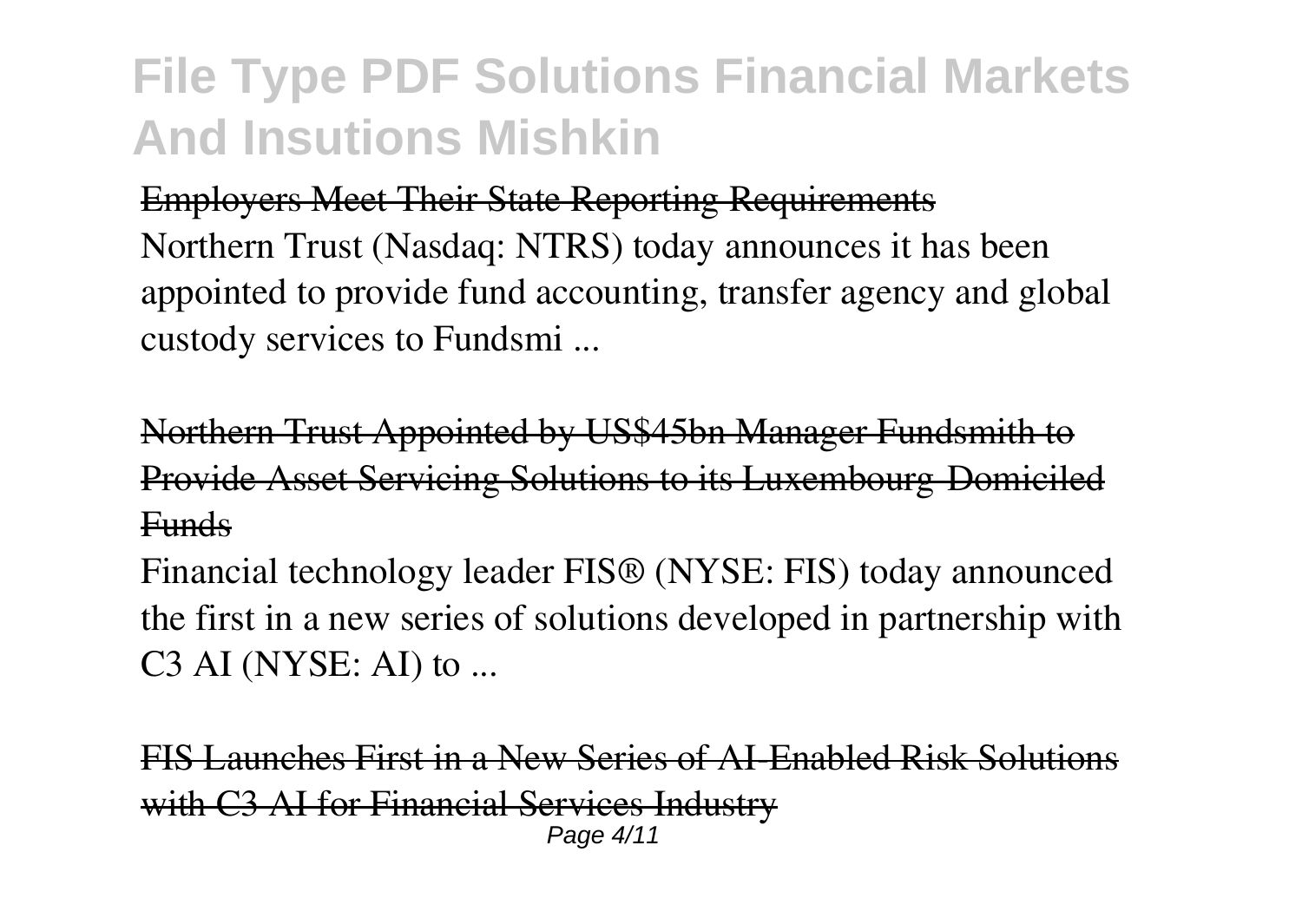Kenneth Research has recently published a report on 'Homeland Security And Public Safety Market' which has been added ...

U.S. Financial Services Cyber Security Market Share Current and Future Industry Trends, 2021-2030 Financial software provider Kynetix introduces Cloud based

solutions to support reconciliation of listed derivatives.

Financial Software Provider Kynetix Introduces Cloud based Solution to Support Reconciliation of Listed Derivatives Intellect Design Arena Ltd, the world's most comprehensive IP-led solutions provider for leading financial institutions, announced the launch of iKredit360, a revolutionary credit platform exclusively ...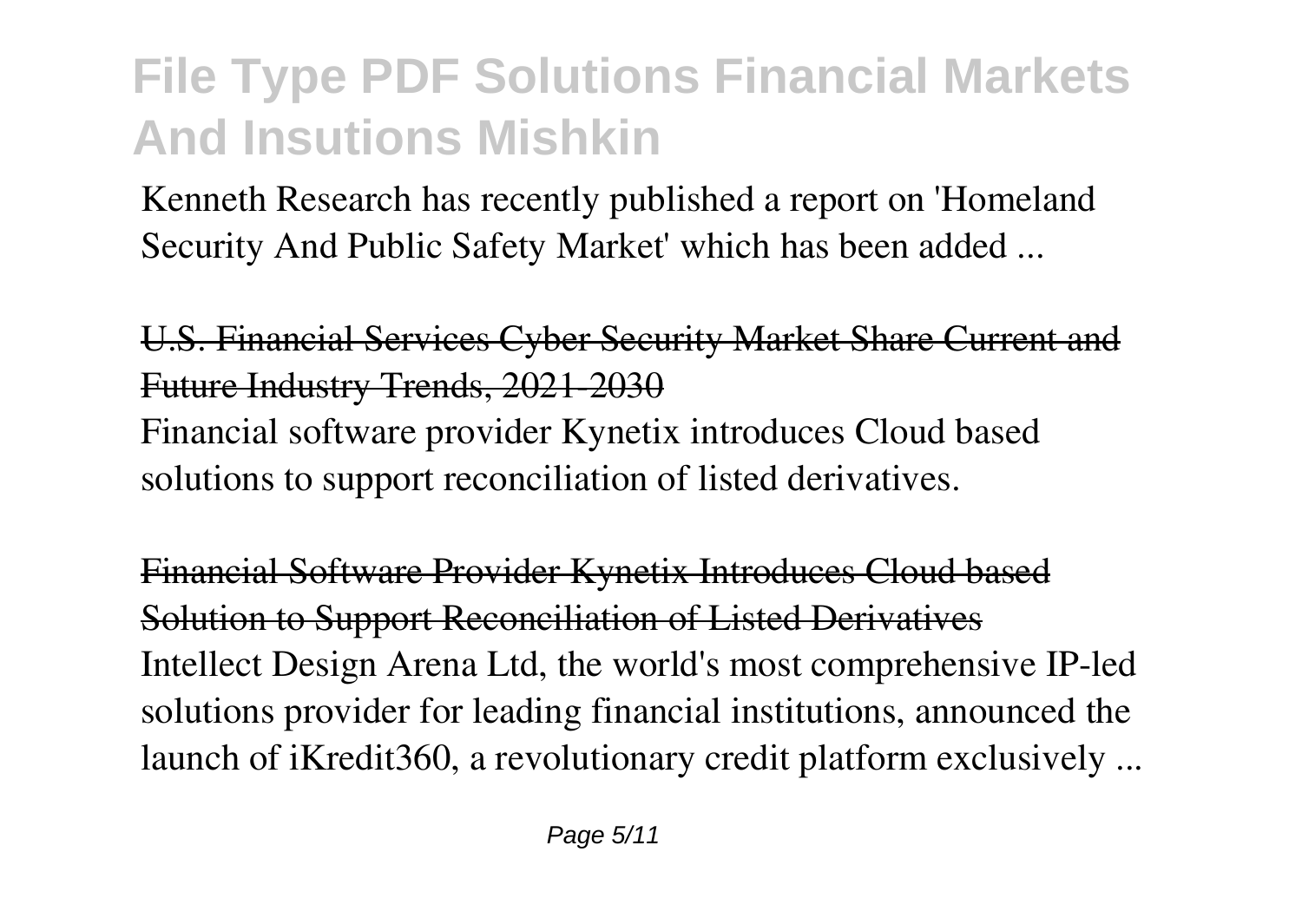Intellect launches iKredit360- a composable, cloud-native technology platform exclusively designed for European financial institutions

Global Water Free Urinals Market will grow to US 674 3 Mn by 2027 at a CAGR of 11 8 says A comprehensive statistical scope of Water Free Urinals Market has been published by ...

Initial observations on economics pricing and penetration of The Water Free Urinals Market 2027

LexisNexis Risk Solutions today released its annual True Cost of Financial Crime Compliance Global Report. The results derived from the comprehensive survey of 1,015 financial crime compliance

...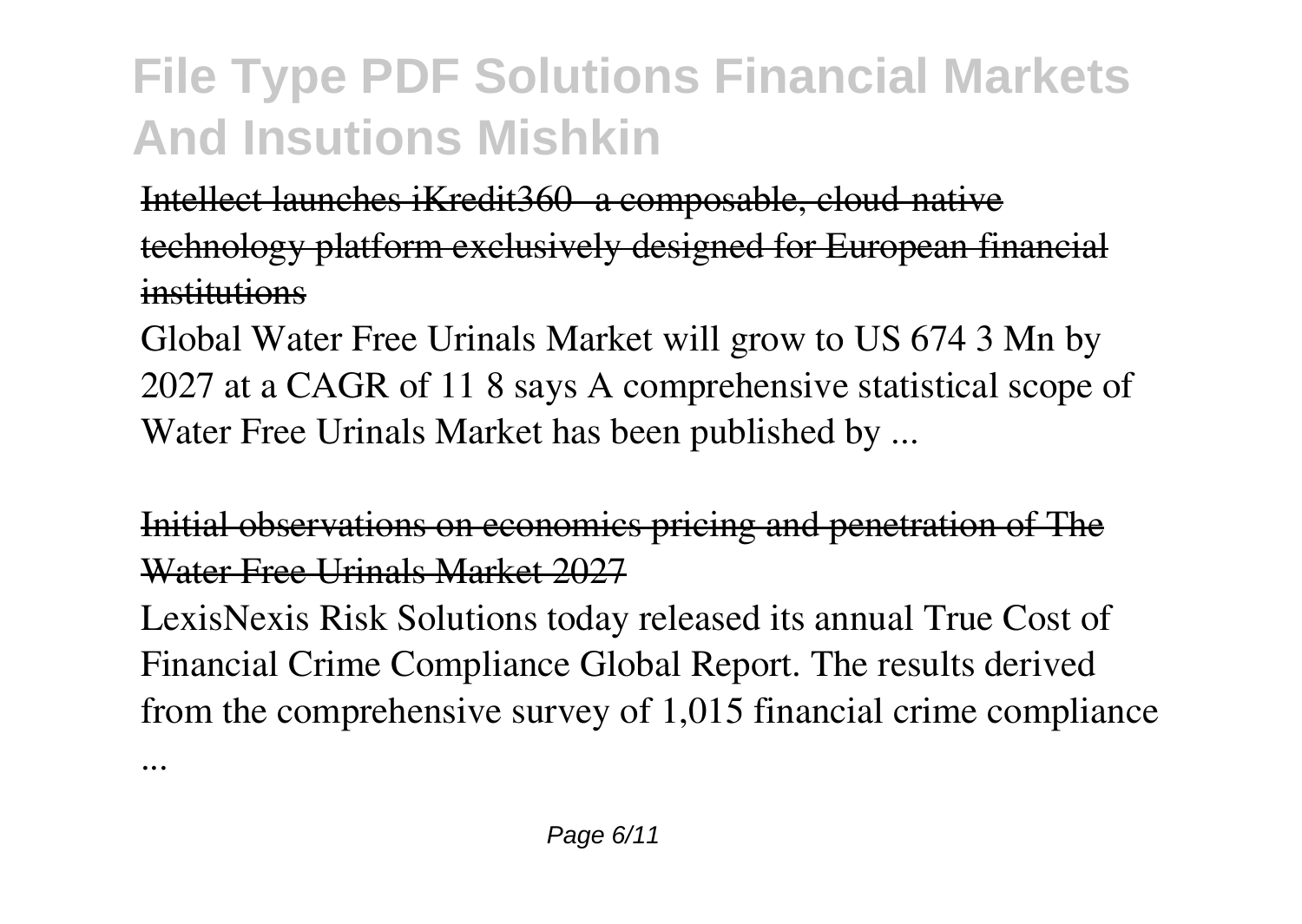#### Global spend on financial crime compliance at financial institutions reaches \$213.9 billion

The Taskforce will consist of approximately 30 members, with an equal representation of financial institutions, corporates and data/service providers from developed and emerging markets ... need to ...

Major financial institutions, corporates and governments endorse launch of Taskforce on Nature-related Financial Disclosures (TNFD)

PITTSBURGH, June 17, 2021 /PRNewswire/ -- First National Bank, the largest subsidiary of F.N.B. Corporation (NYSE: FNB), has recently enhanced its product offering with a series of solutions that are ...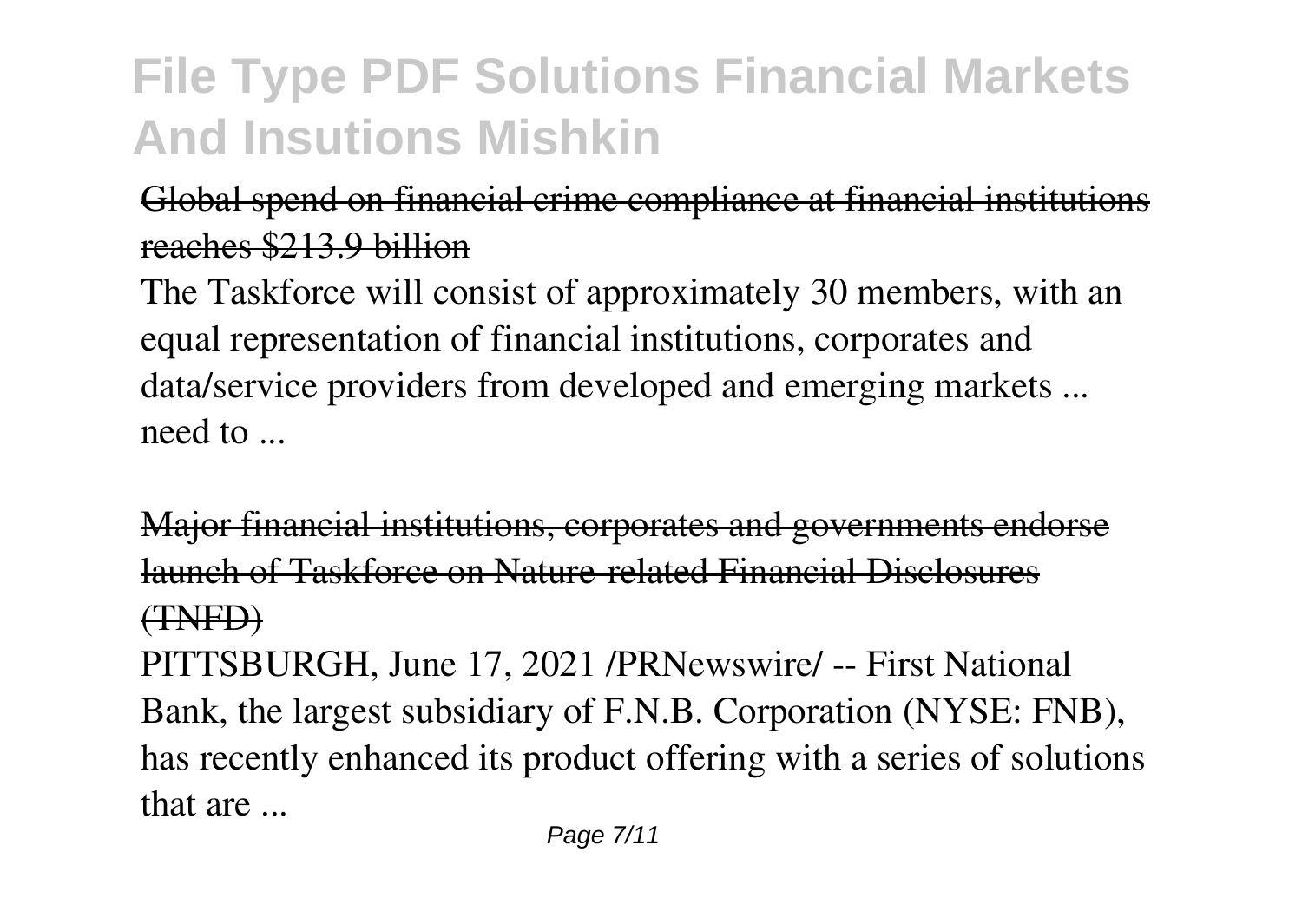First National Bank Announces Additional Products and Solutions to Address Homeownership and Financial Independence in Vulnerable Communities

Evolution Equity Partners is leading the round, which also includes prominent financial institutions ... crypto markets through tailored compliance and risk monitoring solutions.

olidus Labs Announces \$20 Million A Round, to Enable Safe Crypto Markets and Transform Financial Risk Monitoring As a result, financial institutions may be better able to ... Peter Davis, EY Americas Financial Services Markets & Solutions Leader, says: "Working closely with IBM to create a hybrid cloud

...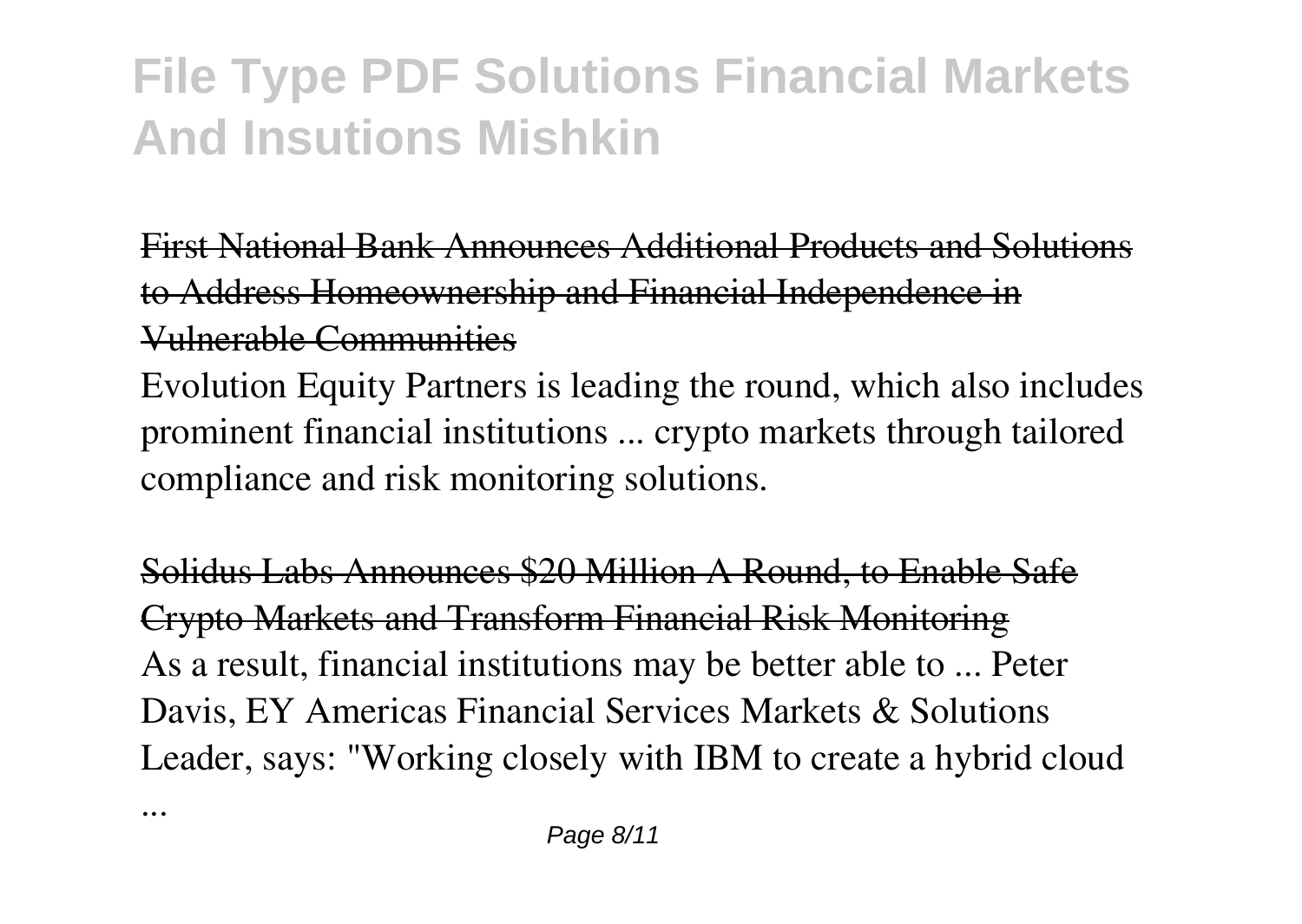EY and IBM announce the creation of Center of Excellence to he accelerate digital transformation for financial services institutions By blending philanthropic and private investment funding, the Rockefeller Foundation and IFC will de-risk capital investment in distributed renewable projects in emerging markets and help to address ...

IFC and The Rockefeller Foundation partner to advance distribut renewable energy solutions in emerging markets The projected total cost of financial crime compliance across all financial institutions reached USD 213.9 billion in 2021, according to <a href=' target='\_blank'>LexisNexis Risk Solutions study.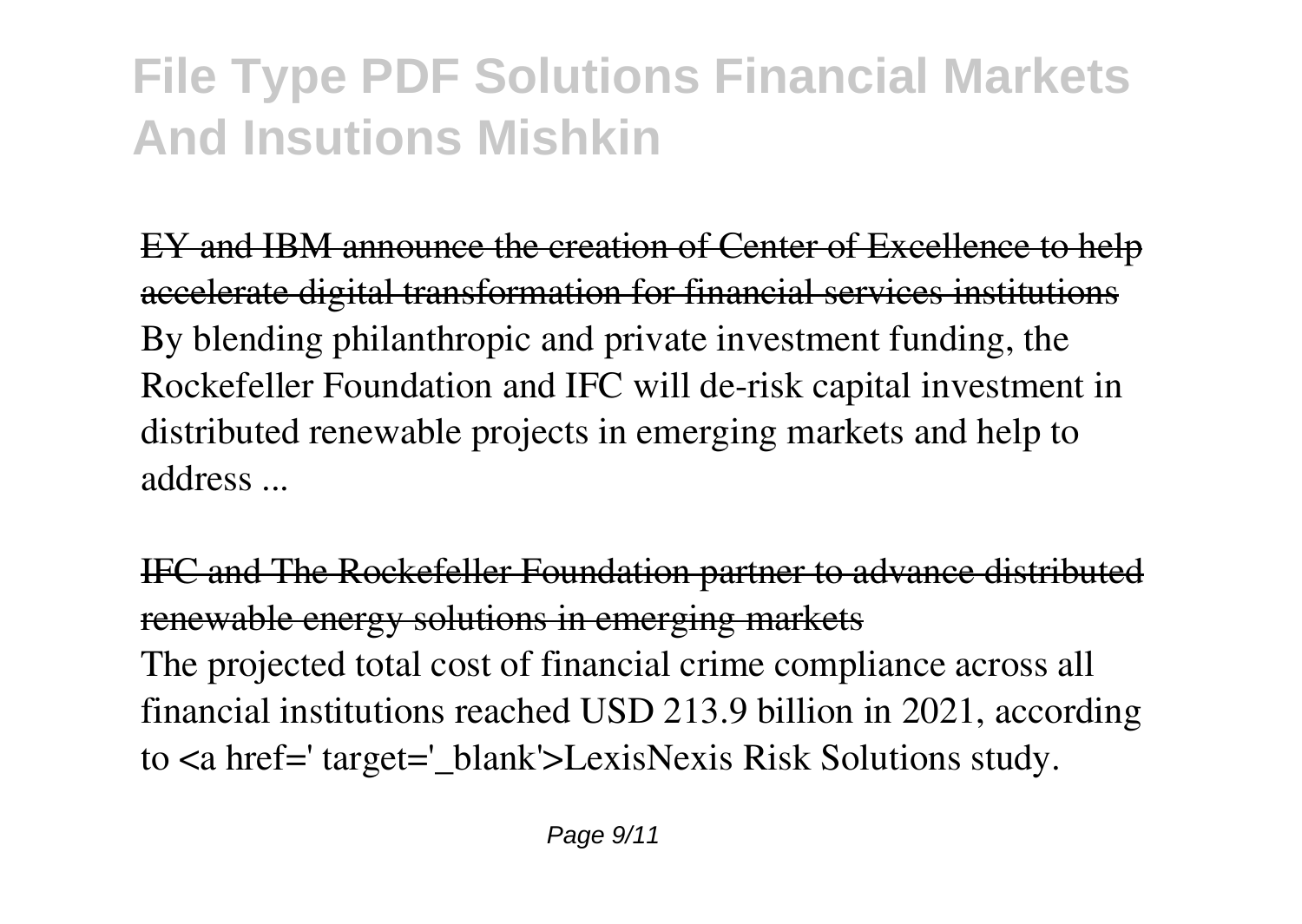#### Financial crime compliance cost for FIs to reach USD 213.9 bln. LexisNexis Risk Solutions finds

The companies have a shared commitment to promote financial inclusion in emerging markets, and the Agreement ... and other innovative products and solutions This strategic collaboration will ...

#### Pyypl and Visa form partnership to boost financial inclusion across emerging markets

Planixs, the leading provider of real-time cash, collateral and liquidity management solutions to financial services firms, is proud to announce that it has successfully completed the Financial ...

#### ks Renews Hellios Financial Supplier Qualification System Page 10/11